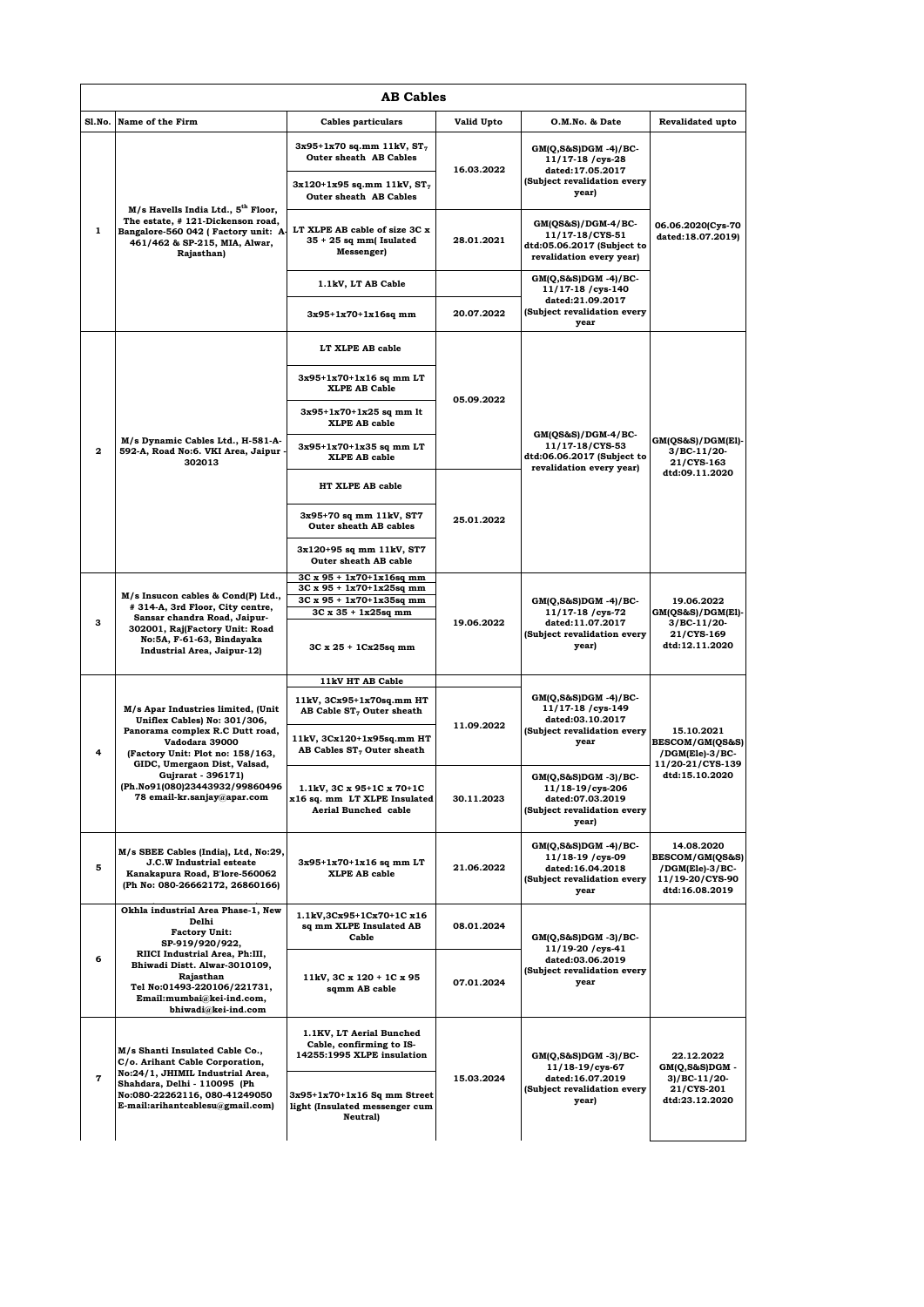| 8  | M/s Vishal cables Pvt Ltd.,<br>No:56, Gr. Floor, Ashoka Shopping<br>Centre, G.T. Hospital Complex, L.T.<br>Road, Mumbai - 400001<br><b>Factory Unit:</b><br>Plot No: E-41, Addl. Ambernath<br>MIDC, Anandnagar, Ambernath East<br>- 421506, Thane, Maharashtra<br>Contact No: 0251-2620077<br>(E-mail: vishalcables@gmail.com)                 | 1.1KV, LT Aerial Bunched<br>Cable, confirming<br>to IS-14255:1995 XLPE<br>insulation<br>3x95+1x70+1x35 Sq mm Street<br>light (Insulated<br>messenger cum Neutral)                                                                                                                                                                                                                                                                                                                                                                                                                                                                                                                                                                                                                                                                                                                                                                                                                                                                                                                                                                      | 02.05.2024 | GM(Q,S&S)DGM -3)/ BC-<br>11/19-20/cys-64<br>dated:11.07.2019<br>(Subject revalidation every<br>year) |                                                                            |
|----|------------------------------------------------------------------------------------------------------------------------------------------------------------------------------------------------------------------------------------------------------------------------------------------------------------------------------------------------|----------------------------------------------------------------------------------------------------------------------------------------------------------------------------------------------------------------------------------------------------------------------------------------------------------------------------------------------------------------------------------------------------------------------------------------------------------------------------------------------------------------------------------------------------------------------------------------------------------------------------------------------------------------------------------------------------------------------------------------------------------------------------------------------------------------------------------------------------------------------------------------------------------------------------------------------------------------------------------------------------------------------------------------------------------------------------------------------------------------------------------------|------------|------------------------------------------------------------------------------------------------------|----------------------------------------------------------------------------|
|    | M/s Gupta Power Infrastructure Ltd,<br>EN 62, sector V, 7th Floor, Salt Lake<br>City, kolkatta - 700091.<br>(E-mail: infor@guptapower.com,<br>rhino@guptapower.com)                                                                                                                                                                            | HT XLPE AB cable                                                                                                                                                                                                                                                                                                                                                                                                                                                                                                                                                                                                                                                                                                                                                                                                                                                                                                                                                                                                                                                                                                                       |            |                                                                                                      |                                                                            |
|    |                                                                                                                                                                                                                                                                                                                                                | $3x95sq$ mm $+1x70sq$ mm                                                                                                                                                                                                                                                                                                                                                                                                                                                                                                                                                                                                                                                                                                                                                                                                                                                                                                                                                                                                                                                                                                               | 15.06.2021 |                                                                                                      | 13.12.2020<br>GM(Q,S&S)DGM -3)/<br>BC-11/19-20/Cys-169<br>dated:16.12.2019 |
| 9  |                                                                                                                                                                                                                                                                                                                                                | $3x120$ sq mm + $1x95$ sq mm                                                                                                                                                                                                                                                                                                                                                                                                                                                                                                                                                                                                                                                                                                                                                                                                                                                                                                                                                                                                                                                                                                           | 15.06.2021 | GM(Q,S&S)DGM -3)/ BC-<br>11/19-20/cys-64<br>dated:24.06.2017<br>(Subject revalidation every          |                                                                            |
|    |                                                                                                                                                                                                                                                                                                                                                | LT AB Cable                                                                                                                                                                                                                                                                                                                                                                                                                                                                                                                                                                                                                                                                                                                                                                                                                                                                                                                                                                                                                                                                                                                            |            | year)                                                                                                |                                                                            |
|    |                                                                                                                                                                                                                                                                                                                                                | $3x95sq$ mm + $1x70sq$<br>mm+1x16sq mm LT AB cable                                                                                                                                                                                                                                                                                                                                                                                                                                                                                                                                                                                                                                                                                                                                                                                                                                                                                                                                                                                                                                                                                     | 19.07.2021 |                                                                                                      |                                                                            |
| 10 | M/s KEI Industries Ltd,<br>Okhla industrial Area Phase-1, New<br>Delhi                                                                                                                                                                                                                                                                         | 11kV, HT Aerial Bunched Cable                                                                                                                                                                                                                                                                                                                                                                                                                                                                                                                                                                                                                                                                                                                                                                                                                                                                                                                                                                                                                                                                                                          |            |                                                                                                      |                                                                            |
|    | <b>Factory Unit:</b><br>SP-919/920/922,<br>RIICI Industrial Area, Ph:III, Bhiwadi<br>Distt. Alwar-3010109, Rajasthan<br>Tel No:01493-220106/221731,<br>Email:mumbai@kei-ind.com,<br>bhiwadi@kei-ind.com                                                                                                                                        | 3x95+1x70 Sqmm (Bare/Insulated<br>messenger wire) 11kV, ST7 Outer<br>sheath AB Cables                                                                                                                                                                                                                                                                                                                                                                                                                                                                                                                                                                                                                                                                                                                                                                                                                                                                                                                                                                                                                                                  | 23.01.2022 | GM(QS&S)/DGM-3/BC-11/17-<br>18/CYS-137 dtd:20.09.2017                                                | 18.01.2021<br>GM(QS&S)/DGM-3/BC-<br>11/19-20/CYS-196<br>dtd:18.01.2020     |
| 11 | M/s Asian Galaxy Pvt Ltd, Plot No: 3&<br>4, 18 & 20A, Sector-IIDC,<br>SIDCUL, Haridwar-249403<br>Ph No:01334-239638,<br>09953002912<br>Email: sales@v-marc.in                                                                                                                                                                                  | 1.1KV, LT Aerial Bunched Cable,<br>confirming<br>to IS-14255:1995 XLPE insulation<br>$• 3x95+1x70+1x16$ Sqmm Street<br>light (Insulated messenger cum<br>Neutral)<br>insulations<br>High quality clean XLPE<br>compound shall be<br>used (Free from microvoids,<br>Moisture<br>content, ambers and<br>contaminations) with<br>pressure extruded, inner sheath<br><b>ROUND</b><br>WIRE ARMOURED as per IS-7098<br>$(Part-2)$<br>Armouring wires dia in average ±<br>2.5% and<br>resistivity 14.0 Ohms/KM (Max) as<br>per IS-3975<br>• 95 Sqmm, (54 GI Wires - 2.5mm<br>Dia)<br>• 240 Sqmm, (55 GI Wires -<br>3.15mm Dia)<br>• 400 Sqmm, (51 GI Wires - 4mm<br>Dia)<br>DI, ADI D'UI HEAL IESISIAHI<br>1.151<br><b>PVC</b><br>insulated, PVC extruded Inner<br><b>Sheath</b><br>armoured UG LT cable as per IS-<br>1554 (Part-<br>1) or IS-7098 Part-1, Armouring<br>strip<br>thickness in average $\pm$ 5% and<br>resistivity 14 Ohms/Kms (Max) as<br>per IS-3975<br>• 95 Sqmm, 3.5 Core, (21 GI Strips<br>4.0 x 0.8 mm<br>240 Sqmm, 3.5 Core, (30 GI<br>Strips - 4.0 x 0.8mm)<br>• 400 Sqmm, 3.5 Core , (39 GI<br>Strips - 4.0 x 0.8mm) | 12.05.2021 | GM(QS&S)/DGM-3/BC-11/20-<br>21/CYS-11 dtd:12.05.2020<br>(Subject to revalidation every<br>year)      |                                                                            |
| 12 | M/s Deelakshya Electricals Pvt Ltd<br>Regd Off: C-13, New No:23/1,<br>3rd floor, 3rd main, (KSSIDC)<br>Industrial Estate, Rajajinagar,<br>Bangalore -560044<br>Factory Unit: No.M-130(KSSIDC),<br>Industrial Estate, Rajajinagar,<br>Bangalore - 560044.<br>Contact No: 9845510901 &<br>080 23384722<br>E-mail: info@deelakshyaelectricals.com | Deep Drawn LT ABC Distribution<br>Box for Single Phase & Three<br><b>Phase</b>                                                                                                                                                                                                                                                                                                                                                                                                                                                                                                                                                                                                                                                                                                                                                                                                                                                                                                                                                                                                                                                         | 11.03.2025 | GM(QS&S)/DGM-3/BC-11/20-<br>21/CYS-17 dtd:15.05.2020<br>(Subject to revalidation every<br>year)      |                                                                            |